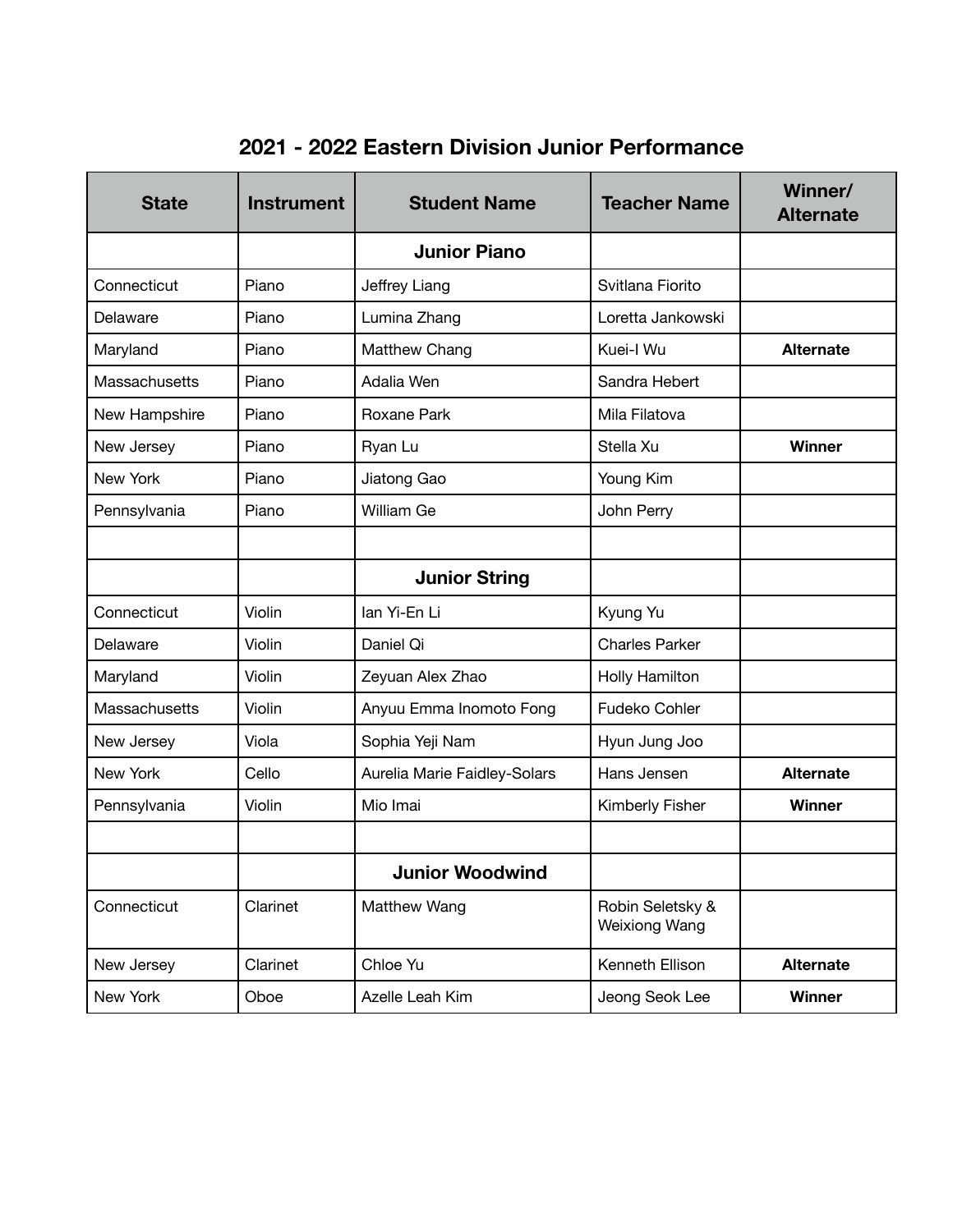## **2021 - 2022 Eastern Division Senior Performance 1**

| <b>State</b>         | <b>Instrument</b> | <b>Student Name</b>   | <b>Teacher Name</b>      | Winner/<br><b>Alternate</b> |
|----------------------|-------------------|-----------------------|--------------------------|-----------------------------|
|                      |                   | <b>Senior Brass</b>   |                          |                             |
| Maryland             | Trombone          | Hyun June Cho         | Ken Wolff                | Representative              |
|                      |                   |                       |                          |                             |
|                      |                   | <b>Senior Piano</b>   |                          |                             |
| Connecticut          | Piano             | Kenny Zhang           | Gisele Witkowski         |                             |
| Delaware             | Piano             | Isabelle L. Bruening  | <b>Christine Delbeau</b> |                             |
| District of Columbia | Piano             | Jude Paul Giddens     | James Litzelman          |                             |
| Maryland             | Piano             | Son Minh Duong        | Yong Hi Moon             |                             |
| Massachusetts        | Piano             | Natalie Yuan Zhang    | Michael Lewin            |                             |
| New Hampshire        | Piano             | Maxine Mira Park      | Mila Filatova            |                             |
| New Jersey           | Piano             | Christopher Shin      | Veda Zuponcic            | <b>Winner</b>               |
| New York             | Piano             | <b>Brandon Hwang</b>  | Stella Xu                |                             |
| Pennsylvania         | Piano             | Alyssa Gabrilovich    | Igor Resnianski          | <b>Alternate</b>            |
| West Virginia        | Piano             | Henry Steven Knudsen  | Marina Lupinacci         |                             |
|                      |                   |                       |                          |                             |
|                      |                   | <b>Senior String</b>  |                          |                             |
| Connecticut          | Violin            | <b>Beatrice Low</b>   | Anne Setzer              |                             |
| District of Columbia | Violin            | Noah Pan Stier        | June Huang               |                             |
| Maryland             | Violin            | Runa Matsushita       | June Huang               |                             |
| Massachusetts        | Violin            | John Matters          | Naoko Tanaka             |                             |
| New Hampshire        | Violin            | Sean Woosung Jang     | Zoia Bologvosky          |                             |
| New Jersey           | Violin            | Myra Cui              | Minji Kwon               | <b>Winner</b>               |
| New York             | Cello             | Andrew Chun           | Clara Kim                | <b>Alternate</b>            |
| Pennsylvania         | Violin            | Kellen James Mikesell | Kimberly Fisher          |                             |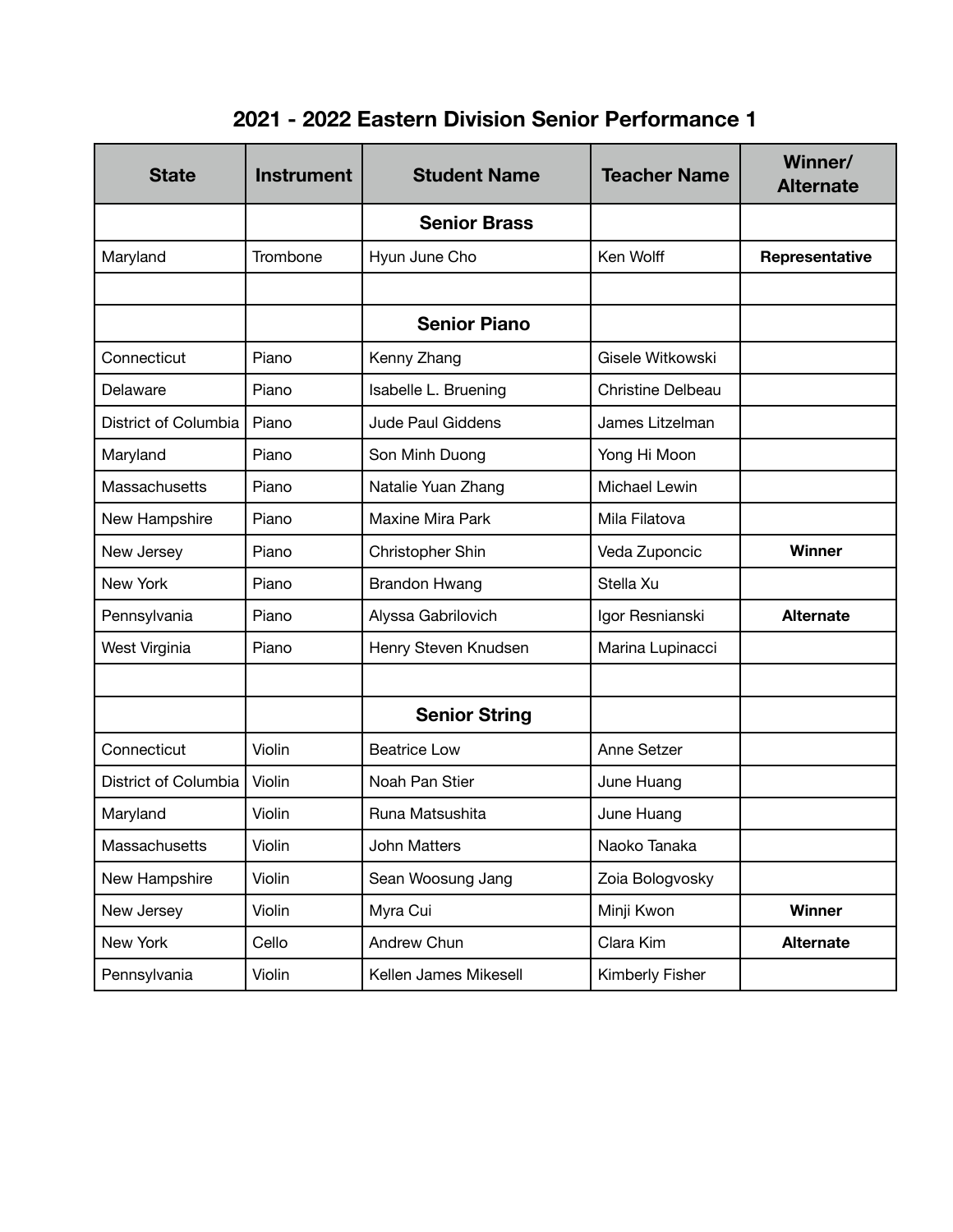## **2021 - 2022 Eastern Division Senior Performance 2**

| <b>State</b>         | <b>Instrument</b> | <b>Student Name</b>                                     | <b>Teacher Name</b> | Winner/<br><b>Alternate</b> |
|----------------------|-------------------|---------------------------------------------------------|---------------------|-----------------------------|
|                      |                   | <b>Senior Voice</b>                                     |                     |                             |
| Connecticut          | Voice-Tenor       | <b>Rohan Vivek Purohit</b>                              | Natalia Syed        | <b>Alternate</b>            |
| Delaware             | Voice-Soprano     | Alicia Chu                                              | Lily Zhang          | Winner                      |
| New York             | Voice-Soprano     | Aubree Jocelyn Smith                                    | Irina Popov         |                             |
|                      |                   |                                                         |                     |                             |
|                      |                   | <b>Senior Woodwind</b>                                  |                     |                             |
| Connecticut          | Flute             | Aria A. Ramnath                                         | Arielle Burke       |                             |
| Maryland             | Flute             | Andrew Jiaming Hui                                      | Susan Brandt        |                             |
| New Jersey           | Flute             | Audrey Yan                                              | Amy Tu              | <b>Alternate</b>            |
| New York             | Saxophone         | <b>Austin Raymond Shilling</b>                          | Chien-Kwan Lin      | Winner                      |
| Vermont              | Flute             | Logan Scott Crocker                                     | Laurel Maurer       |                             |
|                      |                   |                                                         |                     |                             |
|                      |                   | <b>Senior Piano Duet</b>                                |                     |                             |
| Connecticut          | Piano             | Carter John Bryan & Zoe<br>Elizabeth Lansdale-Alexander | Victoria Reeve      |                             |
| District of Columbia | Piano             | Harrison Benford &<br>Nathan Shan                       | Nancy Breth         | <b>Alternate</b>            |
| New Hampshire        | Piano             | Ekaterina Checkina & Nikolai<br>Checkin                 | Mila Filatova       |                             |
| New Jersey           | Piano             | Sammi Li & Effie Li                                     | Ingrid Clarfield    | Winner                      |